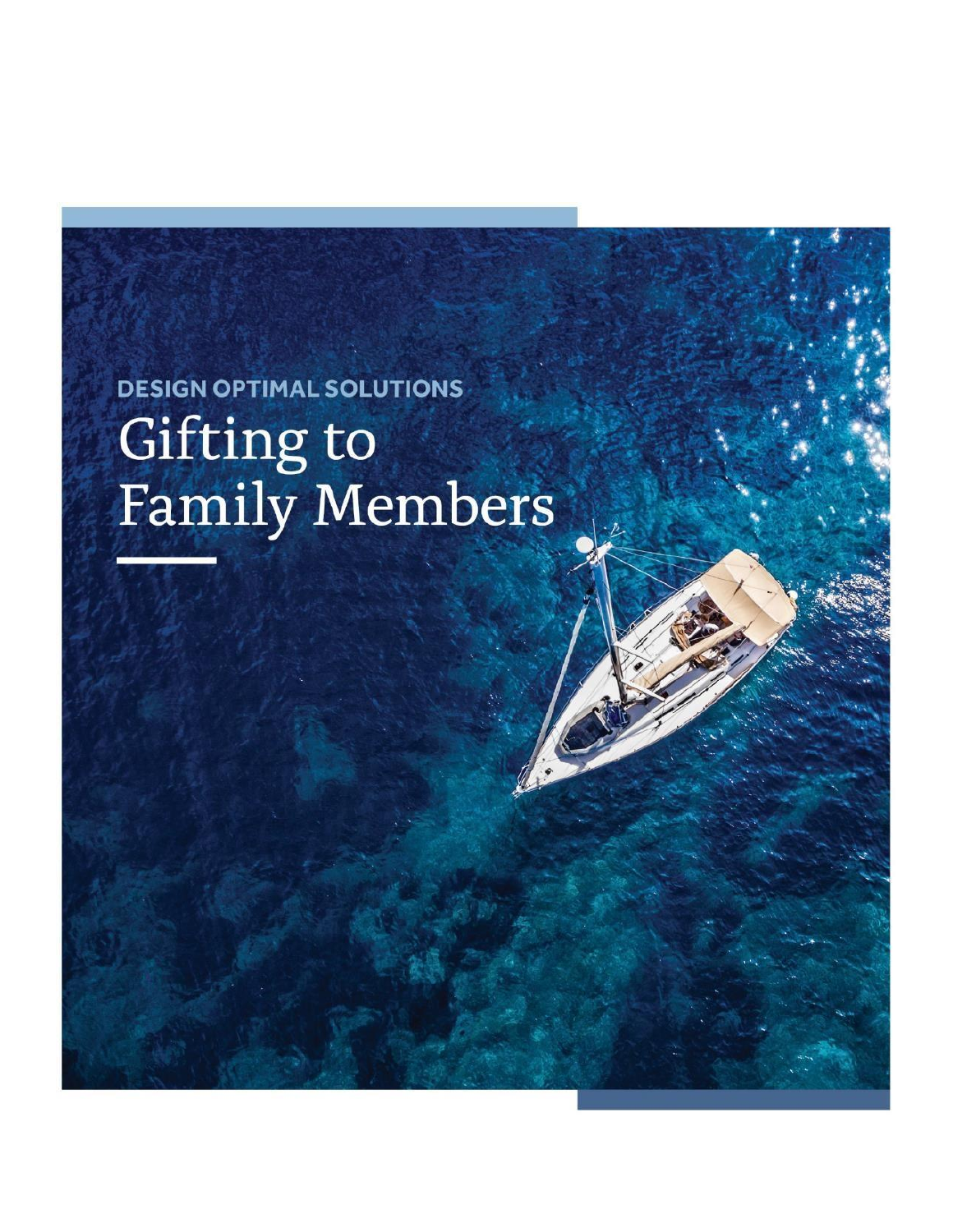# **Business Owner Exit Options-Gifting to Family Members**

Gifting business interests to children or other family members may be a viable succession option if the children/family members do not have adequate resources to purchase the interests, and/or if the owner will not require value from the business for ongoing support. If the owner is prepared to begin gifting ownership interests to his or her successors, a systematic approach can help accomplish this task while minimizing the gift and estate tax liabilities that might otherwise be incurred if the business assets were retained by the owner.

## Advantages of Gifting the Family Business:

- Allows owner to maintain a certain level of control until he/she feels comfortable with transitioning management to family members.
- The owner can consider family dynamics and determine if the gifting plan needs to be altered due to changes in family circumstances.
- Removes some or all of the business's appreciation from the owner's estate, and therefore decreases the owner's potential estate tax liability.

## Disadvantages of Gifting the Family Business:

- Animosity with current employees could develop if the family member is not qualified to run the business.
- Relying solely on a gifting method of transferring business interests could take a substantial amount of time to complete.
- Family members may not be able to maintain customers and the established customer base the owner worked hard to create.
- The owner will not receive value for the business interests gifted.

#### **Tax Treatment**

#### **Gift Tax**

Gifted business interests are generally subject to gift tax laws. However, taxpayers may give an annual exclusion amount that will not result in a taxable gift. In 2022, this amount is \$16,000 per recipient (\$32,000 if a spouse joins in the gift). An individual may decide to make a gift in excess of the annual exclusion amount, but that does not mean that gift tax will result. Taxpayers are also given a lifetime unified credit against the gift tax. Currently, a person can make gifts exceeding the annual exclusion amount equal to \$12,060,000 (in 2022), cumulative, without paying gift tax (this amount increases each year based on inflation). Once this has been exceeded, a gift tax would be due. As a result, it is best to gift interests over time to minimize tax liability.

#### **Recipient's Basis**

A recipient's basis in the gift is an important tax consideration if the asset is sold in the future, because it is subtracted from the proceeds to determine taxable gain or loss. If the business interest is received as a gift and the fair market value at the time of the gift is equal to or greater than the owner's basis, the recipient's basis is the same as the owner's when the gift occurred, plus any amount of gift tax paid. If the owner's basis is greater than the fair market value of the business when it is gifted, the recipient's basis depends on whether the recipient ultimately sells the business for a gain or a loss. If sold for a gain, the recipient uses the owner's basis; if sold for a loss, the recipient uses the fair market value of the business at the time it was donated.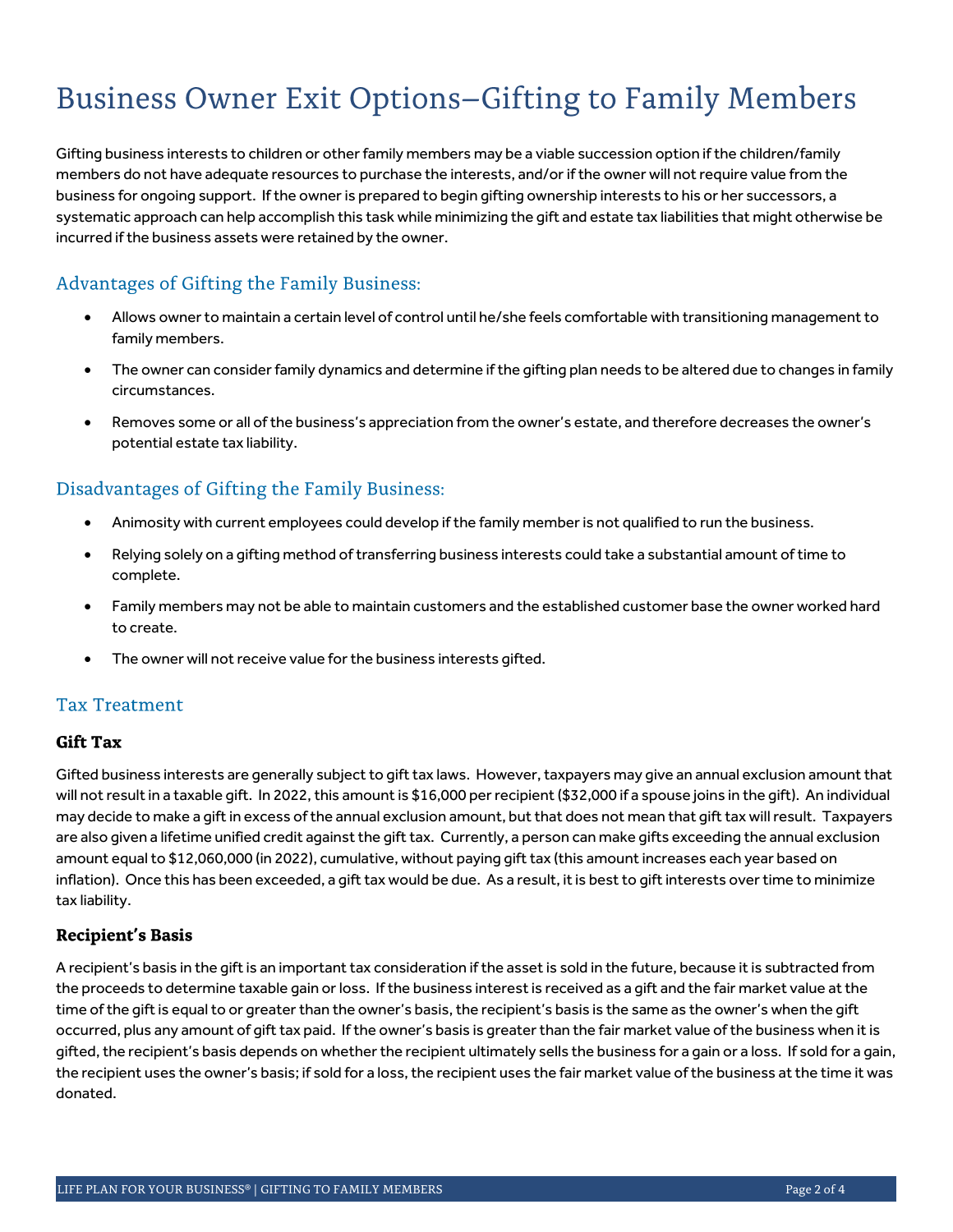## **Valuation Discounts for Gifts**

By gifting non-voting interests in a business entity, an owner is afforded the ability to retain control of the day-to-day operations of the business. The value of the gift may also be eligible for valuation discounts as gifts of non-voting interests may lack marketability. If such valuation discounts are available, a business owner can gift more of the business to family members at a significant tax savings. Note, when gifting discounted property to a family member, it is imperative that the valuation be certified by a qualified appraiser.

## **Potential Gifting Strategies for Business Owners**

- **Direct gifts** of business interests to children or family members are the most straightforward option. This strategy is especially advantageous for gifting business assets when the value is depressed.
- **Gifts to a multi-generational grantor trust** allow a business owner to retain the ability to pay income taxes on the trust income while leveraging gifts of the business to future generations. Even though the owner continues to pay income taxes, gifts to a grantor trust will reduce the overall tax burden on the business owner's estate. A business in a properly drafted multi-generational grantor trust may never be subject to transfer taxes in the hands of the beneficiaries and can remain protected from the potential creditors of family members and children. Note that if Scorporation stock is gifted to a trust, the trust must be an eligible shareholder.
- **A grantor retained annuity trust (GRAT)** is an irrevocable trust that may permit the transfer of a family business to others with little, if any, gift tax. The grantor transfers assets to an irrevocable trust and retains the right to receive an annual annuity for a term of years specified in the trust instrument. The primary benefit is that any income or appreciation earned during the term, in excess of the stated interest rate, passes to the beneficiaries free of gift or estate tax.

This material is for informational purposes only and includes a discussion of one or more tax-related topics. This tax-related discussion was prepared to assist in the promotion or marketing of the transactions or matters addressed in this material. It is not intended (and cannot be used by any taxpayer) for the purpose of avoiding any IRS penalties that may be imposed upon the taxpayer. Taxpayers should always seek and rely on the advice of their own independent tax professionals. Please understand that New York Life Insurance Company, its affiliates and subsidiaries, and agents and employees of any thereof, may not provide legal or tax advice. The Nautilus Group is a service of New York Life Insurance Company. SMRU 1677322 Exp. 07/30/2023